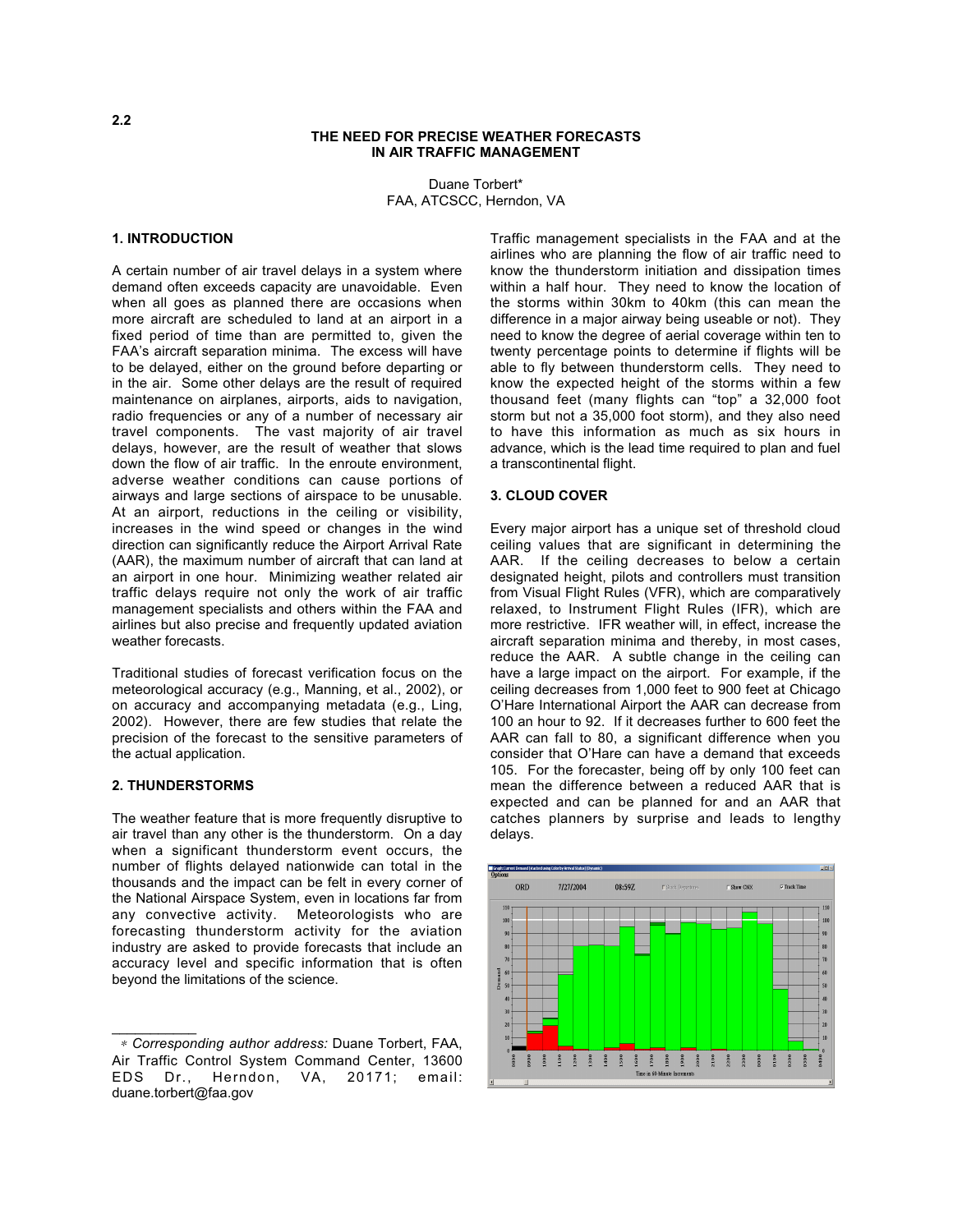*Figure 1: Airport Arrival Demand profile for Chicago O'Hare International Airport for a typical weekday, showing the number (along the left and right sides) of arrivals expected for each hour (along the bottom, in "Zulu Time" or GMT). In this case, an AAR of 92 would cause demand to exceed capacity during five hours of airport operations. An AAR of 80 would cause demand to exceed capacity during nine hours.* **4. VISIBILITY**

As is the case with cloud ceiling height, every major airport has a unique set of threshold horizontal surface visibilities that go into determining the AAR. And again, the needs of air traffic management specialists are specific and exact. If, for example, the horizontal surface visibility at Philadelphia International Airport decreases from 2 miles to 1\_ miles, the AAR can fall from more than 50 to 36.



*Figure 2: Airport Arrival Demand profile for Philadelphia International Airport for a typical weekday. An AAR of 36 would cause demand to exceed capacity during seven hours.*

# **5. SURFACE WIND**

Each airplane, with the exception of those classified as experimental, has a maximum crosswind component, set by the manufacturer, which it can safely operate under. The aircraft's operator might put into affect additional standards. Aircraft's demonstrated operating windows with respect to wind combined with the anticipated surface wind dictate the runway(s) that the airport's air traffic controllers will put into use. A difference in 10 degrees in direction or 5 knots in speed can necessitate a change in the airport's runway configuration that can, and usually does, affect the AAR. New York's LaGuardia Airport has two runways that intersect at 90-degree angles. If the wind is strong enough to force the use of only one runway for the purpose of avoiding a significant crosswind component on the other runway, the AAR can decrease to 29 which would cause demand to exceed capacity for a period of several hours. If the wind at Cincinnati/Northern Kentucky International Airport is strong enough from either the east or the west to force controllers to utilize

the one east-west runway instead of the two north-south runways, their AAR can be cut in half.



*Figure 3: Airport Arrival Demand profile for New York's La Guardia Airport for a typical weekday. An AAR of 29 would cause demand to exceed capacity in each hour over a fourteen hour period.*



*Figure 4: Airport Arrival Demand profile for Cincinnati/Northern Kentucky International Airport for a typical weekday. A decrease in the AAR from 72 to 36 would cause demand to exceed capacity during ten hours.*

## **6. INSUFFICIENCIES IN CURRENT FORECAST FORMATS**

The effect that changes in ceilings, visibilities and wind have on an AAR vary significantly from one airport to another. However some of the forecasts that planners have to use in trying to foresee fluctuations in the capacity of portions of the National Airspace System are not site sensitive enough to always be useful. The amendment criteria that the National Weather Service applies to their Terminal Forecasts (TAFs) is an example of how uniform standards applied to widely varying needs makes a tool such as the TAF less useful than it needs to be. If a forecaster had expected ceilings to be at 4000 feet and later believed that they would be at 3000 feet instead, an amendment to the TAF would likely not occur because this change would